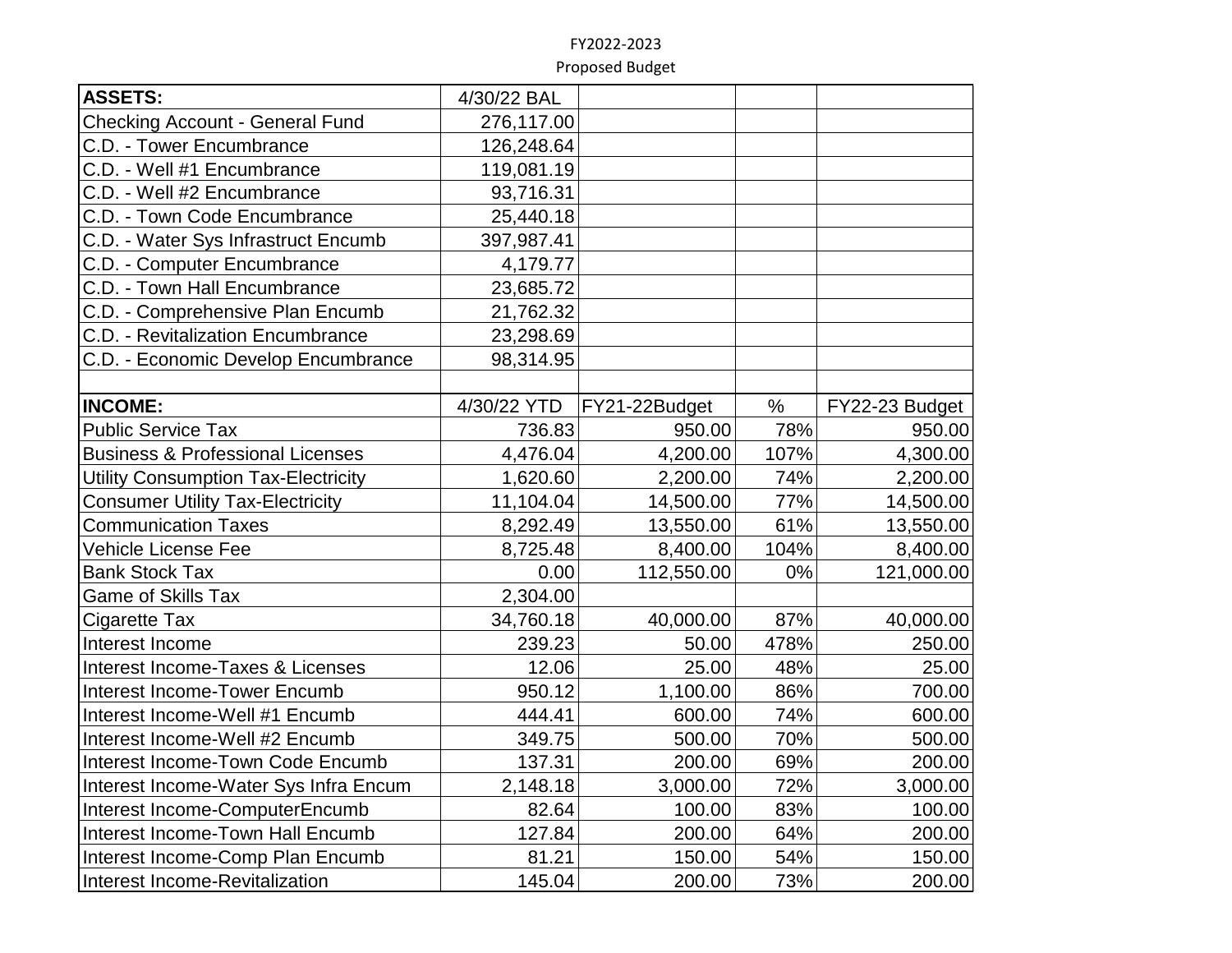| Interest Income-Economic Development      | 1,950.83   | 1,500.00                    | 130%  | 3,000.00       |
|-------------------------------------------|------------|-----------------------------|-------|----------------|
| <b>Sales Tax</b>                          | 27,844.17  | 25,000.00                   | 111%  | 25,000.00      |
| <b>Fire Funds</b>                         | 15,000.00  | 15,000.00                   | 100%  | 15,000.00      |
| Law Enforcement Funds                     | 6,177.00   | 8,250.00                    | 75%   | 8,250.00       |
| <b>Real Estate Taxes</b>                  | 21,637.39  | 21,750.00                   | 99%   | 27,000.00      |
| <b>Penalties</b>                          | 239.80     | 200.00                      | 120%  | 200.00         |
| <b>Zoning Permit Fees</b>                 | 700.00     | 600.00                      | 117%  | 600.00         |
| <b>Litter Grant</b>                       | 1,329.00   | 1,050.00                    | 127%  | 1,329.00       |
| Miscellaneous                             | 0.00       | 150.00                      | 0%    | 150.00         |
| <b>TOTAL</b>                              | 151,615.64 | 275,975.00                  | 55%   | 291,354.00     |
|                                           |            |                             |       |                |
| <b>EXPENSES:</b>                          |            | 4/30/2022 YTD FY21-22Budget | $\%$  | FY22-23 Budget |
| Mayor & Council                           | 800.00     | 1,600.00                    | 50%   | 1,600.00       |
| Salary-Other                              | 14,527.67  | 18,000.00                   | 81%   | 18,000.00      |
| Salary-Administrative                     | 43,896.03  | 52,500.00                   | 84%   | 50,947.00      |
| <b>Salary - Miscellaneous</b>             | 1,883.75   | 3,000.00                    | 63%   | 14,000.00      |
| <b>Street Lights</b>                      | 9,867.55   | 12,000.00                   | 82%   | 12,000.00      |
| Postage & Stationary                      | 3,863.22   | 4,000.00                    | 97%   | 4,000.00       |
| <b>Computer Software Support</b>          | 2,541.42   | 2,000.00                    | 127%  | 2,300.00       |
| Economic Development - Website            | 677.90     | 1,500.00                    | 45%   | 1,500.00       |
| <b>Advertising &amp; Promotion</b>        | 563.50     | 750.00                      | 75%   | 1,000.00       |
| <b>Electricity and Heat</b>               | 1,444.61   | 1,850.00                    | 78%   | 1,850.00       |
| Telephone                                 | 2,481.50   | 3,700.00                    | 67%   | 3,000.00       |
| Water Trash & Sewer                       | 1,147.50   | 1,400.00                    | 82%   | 1,400.00       |
| <b>Dues &amp; Subscriptions</b>           | 520.00     | 650.00                      | 80%   | 650.00         |
| <b>VRS Expense</b>                        | 5,718.00   | 7,300.00                    | 78%   | 8,850.00       |
| <b>Social Security Expense</b>            | 4,623.78   | 5,700.00                    | 81%   | 6,500.00       |
| Insurances                                | 7,921.00   | 8,000.00                    | 99%   | 8,300.00       |
| Audit                                     | 0.00       | 4,800.00                    | $0\%$ | 4,800.00       |
| Legal                                     | 0.00       | 500.00                      | $0\%$ | 500.00         |
| <b>Other Law Enforcement Expenses</b>     | 6,177.00   | 8,250.00                    | 75%   | 8,250.00       |
| Contributions                             | 6,250.00   | 6,500.00                    | 96%   | 6,500.00       |
| <b>Christmas Lights &amp; Decorations</b> | 205.77     | 1,000.00                    | 21%   | 500.00         |
| <b>Street &amp; Parking Lot Expense</b>   | 0.00       | 500.00                      | $0\%$ | 500.00         |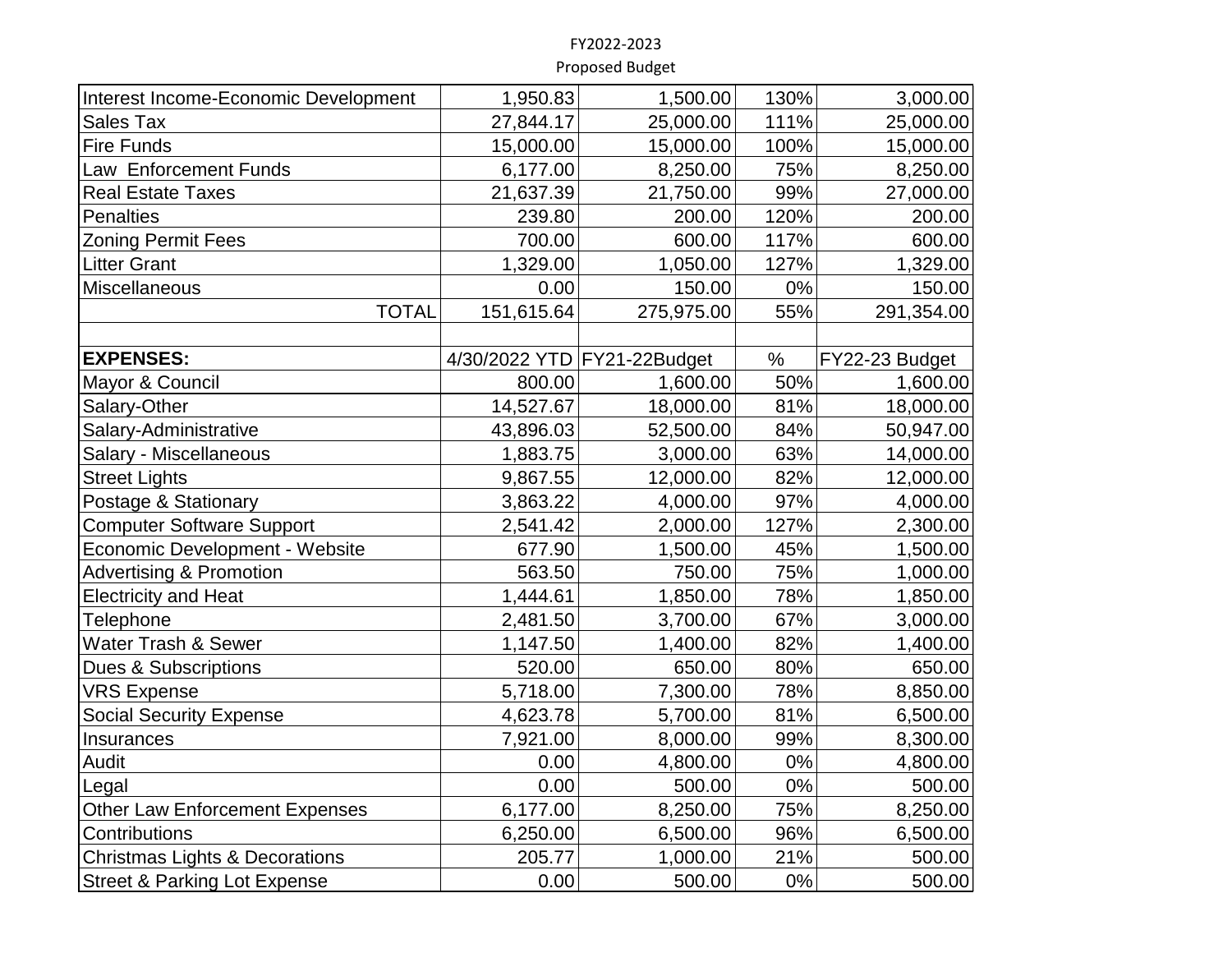| Miscellaneous<br>800.00<br>84%<br>672.03<br><b>Fire Funds</b><br>15,000.00<br>15,000.00<br>100%<br>Repairs & Maintenance<br>2,728.54<br>9,000.00<br>30%<br>0%<br>2,295.00<br>3,500.00<br>Maintenance-Gardens<br><b>Office Cleaning</b><br>600.00<br>1,000.00<br>60%<br>0%<br>0.00<br>2,000.00<br><b>Capital Outlay</b><br>20,380.00<br>25,000.00<br>82%<br>Employee Health Insurance<br>1,000.00<br>77%<br>Employee Life Insurance<br>767.70<br>114.10<br>146.00<br>78%<br>Virginia Local Disability Program<br>0%<br>750.00<br>30,000.00<br>Revitalization<br>0%<br><b>Town Election</b><br>0.00<br>0.00<br><b>Uniforms</b><br>0.00<br>200.00<br>$0\%$<br>Mileage Reimbursement<br>0.00<br>250.00<br>0%<br>808.75<br>1,050.00<br>77%<br>War on Waste<br>0.00<br>300.00<br>0%<br>Training<br>0.00<br>0.00<br>0%<br>Comprehensive Plan<br><b>Economic Development</b><br>9,670.00<br>30,000.00<br>32%<br>950.12<br>1,100.00<br>86%<br><b>Tower Encumbrance</b><br>74%<br>Well #1 Encumbrance<br>444.41<br>600.00<br>70%<br>349.75<br>500.00<br>Well # 2 Encumbrance<br>69%<br><b>Town Code Encumbrance</b><br>137.31<br>200.00<br><b>Town Hall Encumbrance</b><br>200.00<br>64%<br>127.84<br>2,148.18<br>3,000.00<br>72%<br><b>Water Sys Infrastruct Encumb</b><br>83%<br><b>Computer Encumbrance</b><br>82.64<br>100.00<br>200.00<br>73%<br><b>Revitalization Encumbrance</b><br>145.04<br>23%<br><b>Comprehensive Plan Encumbrance</b><br>81.21<br>350.00<br>130%<br><b>Economic Development Encumbrance</b><br>1,950.83<br>1,500.00<br>$0\%$<br><b>Surplus/Future Reserves</b><br>0.00<br>3,479.00<br><b>TOTAL</b><br>175,313.65<br>64%<br>275,975.00 |            |
|---------------------------------------------------------------------------------------------------------------------------------------------------------------------------------------------------------------------------------------------------------------------------------------------------------------------------------------------------------------------------------------------------------------------------------------------------------------------------------------------------------------------------------------------------------------------------------------------------------------------------------------------------------------------------------------------------------------------------------------------------------------------------------------------------------------------------------------------------------------------------------------------------------------------------------------------------------------------------------------------------------------------------------------------------------------------------------------------------------------------------------------------------------------------------------------------------------------------------------------------------------------------------------------------------------------------------------------------------------------------------------------------------------------------------------------------------------------------------------------------------------------------------------------------------------------------------------------------------------------------------------------------------------|------------|
|                                                                                                                                                                                                                                                                                                                                                                                                                                                                                                                                                                                                                                                                                                                                                                                                                                                                                                                                                                                                                                                                                                                                                                                                                                                                                                                                                                                                                                                                                                                                                                                                                                                         | 800.00     |
|                                                                                                                                                                                                                                                                                                                                                                                                                                                                                                                                                                                                                                                                                                                                                                                                                                                                                                                                                                                                                                                                                                                                                                                                                                                                                                                                                                                                                                                                                                                                                                                                                                                         | 15,000.00  |
|                                                                                                                                                                                                                                                                                                                                                                                                                                                                                                                                                                                                                                                                                                                                                                                                                                                                                                                                                                                                                                                                                                                                                                                                                                                                                                                                                                                                                                                                                                                                                                                                                                                         | 7,000.00   |
|                                                                                                                                                                                                                                                                                                                                                                                                                                                                                                                                                                                                                                                                                                                                                                                                                                                                                                                                                                                                                                                                                                                                                                                                                                                                                                                                                                                                                                                                                                                                                                                                                                                         | 3,500.00   |
|                                                                                                                                                                                                                                                                                                                                                                                                                                                                                                                                                                                                                                                                                                                                                                                                                                                                                                                                                                                                                                                                                                                                                                                                                                                                                                                                                                                                                                                                                                                                                                                                                                                         | 1,000.00   |
|                                                                                                                                                                                                                                                                                                                                                                                                                                                                                                                                                                                                                                                                                                                                                                                                                                                                                                                                                                                                                                                                                                                                                                                                                                                                                                                                                                                                                                                                                                                                                                                                                                                         | 2,000.00   |
|                                                                                                                                                                                                                                                                                                                                                                                                                                                                                                                                                                                                                                                                                                                                                                                                                                                                                                                                                                                                                                                                                                                                                                                                                                                                                                                                                                                                                                                                                                                                                                                                                                                         | 27,000.00  |
|                                                                                                                                                                                                                                                                                                                                                                                                                                                                                                                                                                                                                                                                                                                                                                                                                                                                                                                                                                                                                                                                                                                                                                                                                                                                                                                                                                                                                                                                                                                                                                                                                                                         | 1,000.00   |
|                                                                                                                                                                                                                                                                                                                                                                                                                                                                                                                                                                                                                                                                                                                                                                                                                                                                                                                                                                                                                                                                                                                                                                                                                                                                                                                                                                                                                                                                                                                                                                                                                                                         | 150.00     |
|                                                                                                                                                                                                                                                                                                                                                                                                                                                                                                                                                                                                                                                                                                                                                                                                                                                                                                                                                                                                                                                                                                                                                                                                                                                                                                                                                                                                                                                                                                                                                                                                                                                         | 30,000.00  |
|                                                                                                                                                                                                                                                                                                                                                                                                                                                                                                                                                                                                                                                                                                                                                                                                                                                                                                                                                                                                                                                                                                                                                                                                                                                                                                                                                                                                                                                                                                                                                                                                                                                         | 0.00       |
|                                                                                                                                                                                                                                                                                                                                                                                                                                                                                                                                                                                                                                                                                                                                                                                                                                                                                                                                                                                                                                                                                                                                                                                                                                                                                                                                                                                                                                                                                                                                                                                                                                                         | 200.00     |
|                                                                                                                                                                                                                                                                                                                                                                                                                                                                                                                                                                                                                                                                                                                                                                                                                                                                                                                                                                                                                                                                                                                                                                                                                                                                                                                                                                                                                                                                                                                                                                                                                                                         | 100.00     |
|                                                                                                                                                                                                                                                                                                                                                                                                                                                                                                                                                                                                                                                                                                                                                                                                                                                                                                                                                                                                                                                                                                                                                                                                                                                                                                                                                                                                                                                                                                                                                                                                                                                         | 1,329.00   |
|                                                                                                                                                                                                                                                                                                                                                                                                                                                                                                                                                                                                                                                                                                                                                                                                                                                                                                                                                                                                                                                                                                                                                                                                                                                                                                                                                                                                                                                                                                                                                                                                                                                         | 300.00     |
|                                                                                                                                                                                                                                                                                                                                                                                                                                                                                                                                                                                                                                                                                                                                                                                                                                                                                                                                                                                                                                                                                                                                                                                                                                                                                                                                                                                                                                                                                                                                                                                                                                                         | 0.00       |
|                                                                                                                                                                                                                                                                                                                                                                                                                                                                                                                                                                                                                                                                                                                                                                                                                                                                                                                                                                                                                                                                                                                                                                                                                                                                                                                                                                                                                                                                                                                                                                                                                                                         | 30,000.00  |
|                                                                                                                                                                                                                                                                                                                                                                                                                                                                                                                                                                                                                                                                                                                                                                                                                                                                                                                                                                                                                                                                                                                                                                                                                                                                                                                                                                                                                                                                                                                                                                                                                                                         | 700.00     |
|                                                                                                                                                                                                                                                                                                                                                                                                                                                                                                                                                                                                                                                                                                                                                                                                                                                                                                                                                                                                                                                                                                                                                                                                                                                                                                                                                                                                                                                                                                                                                                                                                                                         | 600.00     |
|                                                                                                                                                                                                                                                                                                                                                                                                                                                                                                                                                                                                                                                                                                                                                                                                                                                                                                                                                                                                                                                                                                                                                                                                                                                                                                                                                                                                                                                                                                                                                                                                                                                         | 500.00     |
|                                                                                                                                                                                                                                                                                                                                                                                                                                                                                                                                                                                                                                                                                                                                                                                                                                                                                                                                                                                                                                                                                                                                                                                                                                                                                                                                                                                                                                                                                                                                                                                                                                                         | 200.00     |
|                                                                                                                                                                                                                                                                                                                                                                                                                                                                                                                                                                                                                                                                                                                                                                                                                                                                                                                                                                                                                                                                                                                                                                                                                                                                                                                                                                                                                                                                                                                                                                                                                                                         | 200.00     |
|                                                                                                                                                                                                                                                                                                                                                                                                                                                                                                                                                                                                                                                                                                                                                                                                                                                                                                                                                                                                                                                                                                                                                                                                                                                                                                                                                                                                                                                                                                                                                                                                                                                         | 3,000.00   |
|                                                                                                                                                                                                                                                                                                                                                                                                                                                                                                                                                                                                                                                                                                                                                                                                                                                                                                                                                                                                                                                                                                                                                                                                                                                                                                                                                                                                                                                                                                                                                                                                                                                         | 100.00     |
|                                                                                                                                                                                                                                                                                                                                                                                                                                                                                                                                                                                                                                                                                                                                                                                                                                                                                                                                                                                                                                                                                                                                                                                                                                                                                                                                                                                                                                                                                                                                                                                                                                                         | 200.00     |
|                                                                                                                                                                                                                                                                                                                                                                                                                                                                                                                                                                                                                                                                                                                                                                                                                                                                                                                                                                                                                                                                                                                                                                                                                                                                                                                                                                                                                                                                                                                                                                                                                                                         | 150.00     |
|                                                                                                                                                                                                                                                                                                                                                                                                                                                                                                                                                                                                                                                                                                                                                                                                                                                                                                                                                                                                                                                                                                                                                                                                                                                                                                                                                                                                                                                                                                                                                                                                                                                         | 3,000.00   |
|                                                                                                                                                                                                                                                                                                                                                                                                                                                                                                                                                                                                                                                                                                                                                                                                                                                                                                                                                                                                                                                                                                                                                                                                                                                                                                                                                                                                                                                                                                                                                                                                                                                         | 6,378.00   |
|                                                                                                                                                                                                                                                                                                                                                                                                                                                                                                                                                                                                                                                                                                                                                                                                                                                                                                                                                                                                                                                                                                                                                                                                                                                                                                                                                                                                                                                                                                                                                                                                                                                         | 291,354.00 |
|                                                                                                                                                                                                                                                                                                                                                                                                                                                                                                                                                                                                                                                                                                                                                                                                                                                                                                                                                                                                                                                                                                                                                                                                                                                                                                                                                                                                                                                                                                                                                                                                                                                         |            |
|                                                                                                                                                                                                                                                                                                                                                                                                                                                                                                                                                                                                                                                                                                                                                                                                                                                                                                                                                                                                                                                                                                                                                                                                                                                                                                                                                                                                                                                                                                                                                                                                                                                         |            |
|                                                                                                                                                                                                                                                                                                                                                                                                                                                                                                                                                                                                                                                                                                                                                                                                                                                                                                                                                                                                                                                                                                                                                                                                                                                                                                                                                                                                                                                                                                                                                                                                                                                         |            |
|                                                                                                                                                                                                                                                                                                                                                                                                                                                                                                                                                                                                                                                                                                                                                                                                                                                                                                                                                                                                                                                                                                                                                                                                                                                                                                                                                                                                                                                                                                                                                                                                                                                         |            |
|                                                                                                                                                                                                                                                                                                                                                                                                                                                                                                                                                                                                                                                                                                                                                                                                                                                                                                                                                                                                                                                                                                                                                                                                                                                                                                                                                                                                                                                                                                                                                                                                                                                         |            |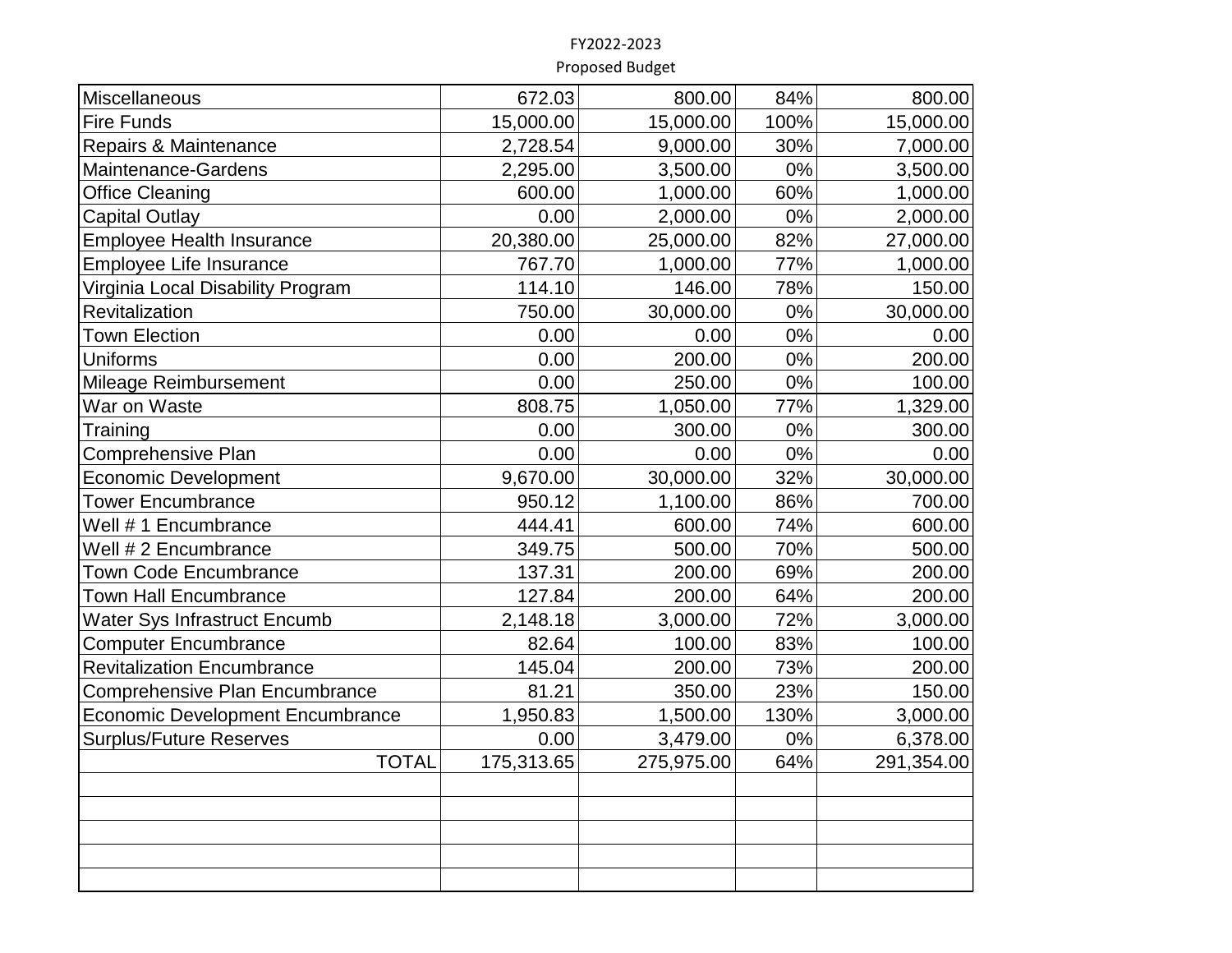| <b>WATER FUND</b>                    |             |                |       |                |
|--------------------------------------|-------------|----------------|-------|----------------|
| <b>ASSETS:</b>                       | 4/30/22 BAL |                |       |                |
| <b>Checking Account - Water Fund</b> | 118,604.62  |                |       |                |
| C.D. Depreciation Water System       | 541,402.64  |                |       |                |
| C.D. Truck Encumbrance               | 12,144.45   |                |       |                |
| C.D. Tower                           | 30,150.66   |                |       |                |
|                                      |             |                |       |                |
| <b>INCOME:</b>                       | 4/30/22 YTD | FY21-22 Budget | $\%$  | FY22-23 Budget |
| <b>Water Rent Fees</b>               | 105,564.62  | 125,000.00     | 84%   | 125,000.00     |
| <b>Connection Fees</b>               | 0.00        | 500.00         | $0\%$ | 500.00         |
| <b>Penalties</b>                     | 876.25      | 1,000.00       | 88%   | 1,000.00       |
| Interest                             | 53.41       | 75.00          | 71%   | 75.00          |
| Miscellaneous                        | 0.00        | 100.00         | $0\%$ | 100.00         |
| <b>Safety Grant</b>                  | 500.00      | 500.00         | 100%  | 500.00         |
| Interest Income                      | 8.56        | 50.00          | 17%   | 20.00          |
| Interest Income-Water Encumbrance    | 11,433.30   | 14,500.00      | 79%   | 12,000.00      |
| Interest Income-Truck Encumbrance    | 128.20      | 150.00         | 85%   | 60.00          |
| Interest Income-Tower Encumbrance    | 101.25      | 150.00         | 68%   | 150.00         |
| <b>Transfer from Encumbrance</b>     | 0.00        | 0.00           |       |                |
| <b>TOTAL</b>                         | 118,665.59  | 142,025.00     | 84%   | 139,405.00     |
|                                      |             |                |       |                |
| <b>EXPENSES:</b>                     | 4/30/22 YTD | FY21-22 Budget | %     | FY22-23 Budget |
| Salary-Administrative                | 8,165.00    | 10,000.00      | 82%   | 13,586.00      |
| Salary-Other                         | 11,385.00   | 14,000.00      | 81%   | 14,300.00      |
| Wages-Miscellaneous                  | 0.00        | 2,000.00       | 0%    | 2,000.00       |
| <b>Capital Outlay</b>                | 678.89      | 1,000.00       | 68%   | 1,000.00       |
| <b>Social Security Expense</b>       | 1,485.30    | 2,200.00       | 68%   | 2,300.00       |
| <b>VRS Expense</b>                   | 1,937.60    | 2,600.00       | 75%   | 3,600.00       |
| Life Insurance Expense               | 260.10      | 350.00         | 74%   | 380.00         |
| Virginia Local Disabiltiy Program    | 93.40       | 120.00         | 78%   | 125.00         |
| Postage & Stationary                 | 976.53      | 1,250.00       | 78%   | 1,000.00       |
| <b>Computer Software Support</b>     | 955.72      | 1,000.00       | 96%   | 1,000.00       |
| <b>Utilities</b>                     | 5,843.81    | 6,000.00       | 97%   | 6,500.00       |
| Repairs & Maintenance                | 19,733.19   | 40,000.00      | 49%   | 40,000.00      |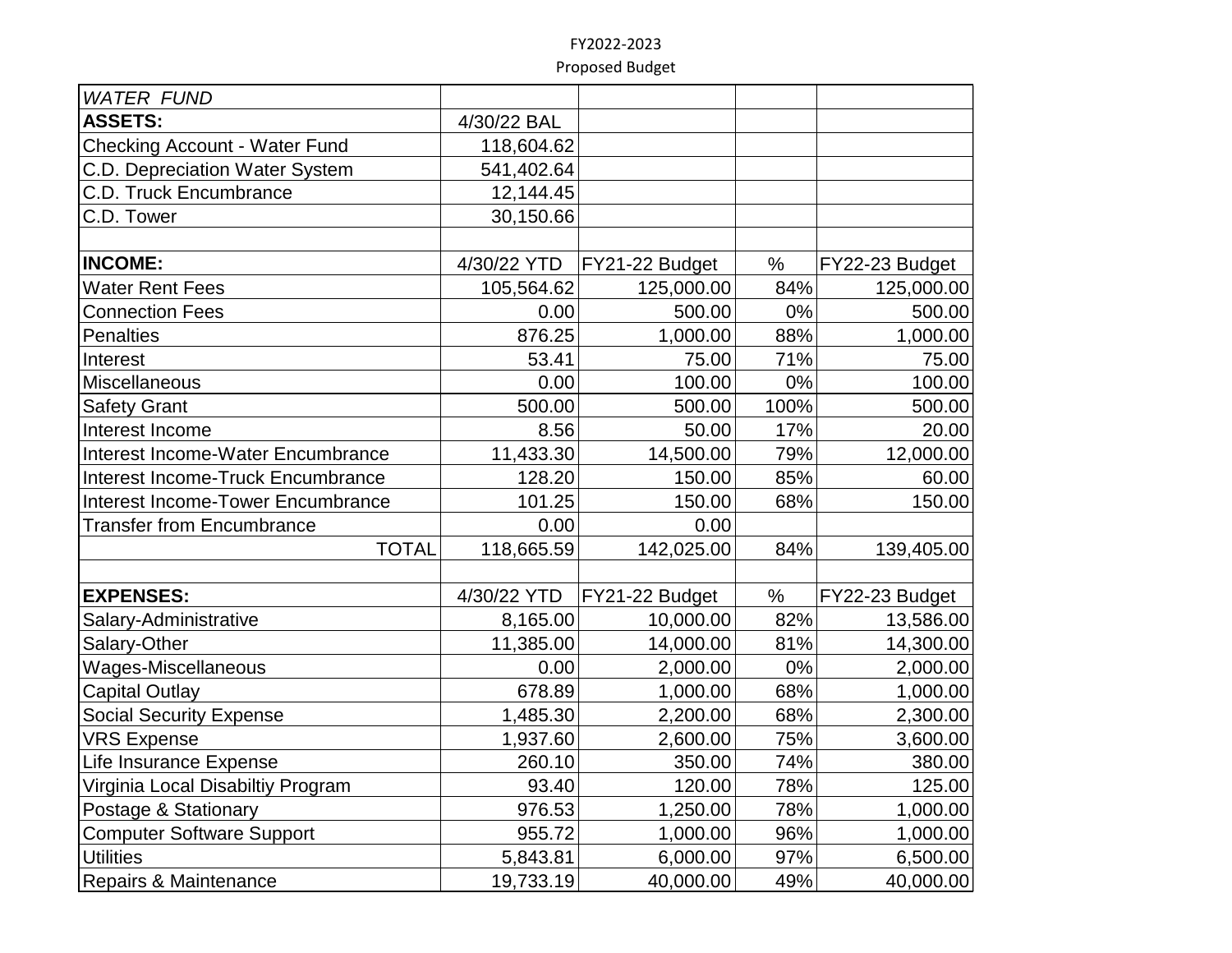| <b>Water Treatment</b>               | 1,067.55  | 1,000.00   | 107%  | 1,500.00   |
|--------------------------------------|-----------|------------|-------|------------|
| Lab Fees                             | 0.00      | 500.00     | 0%    | 500.00     |
| Miscellaneous                        | 0.00      | 100.00     | $0\%$ | 100.00     |
| <b>Dues &amp; Subscriptions</b>      | 549.00    | 500.00     | 110%  | 600.00     |
| <b>Travel</b>                        | 74.10     | 200.00     | 37%   | 100.00     |
| Training                             | 277.00    | 500.00     | 55%   | 500.00     |
| <b>Water Permits</b>                 | 1,132.00  | 1,200.00   | 94%   | 1,200.00   |
| Audit                                | 0.00      | 1,350.00   | 0%    | 1,350.00   |
| Legal                                | 0.00      | 100.00     | 0%    | 100.00     |
| Meters & Supplies                    | 4,184.80  | 4,000.00   | 105%  | 4,000.00   |
| Advertising                          | 0.00      | 150.00     | 0%    | 150.00     |
| <b>Truck Maintenance</b>             | 862.75    | 750.00     | 115%  | 750.00     |
| <b>Engineering Fees</b>              | 0.00      | 500.00     | 0%    | 500.00     |
| <b>Depreciation Encumbrance Fund</b> | 11,433.30 | 14,500.00  | 79%   | 12,000.00  |
| <b>Truck Encumbrance Fund</b>        | 114.74    | 150.00     | 76%   | 60.00      |
| <b>Tower Encumbrance Fund</b>        | 67.83     | 150.00     | 45%   | 150.00     |
| <b>Depreciation Fund</b>             | 0.00      | 35,855.00  |       | 30,054.00  |
| <b>TOTAL</b>                         | 71,277.61 | 142,025.00 | 50%   | 139,405.00 |
|                                      |           |            |       |            |
|                                      |           |            |       |            |
|                                      |           |            |       |            |
|                                      |           |            |       |            |
|                                      |           |            |       |            |
|                                      |           |            |       |            |
|                                      |           |            |       |            |
|                                      |           |            |       |            |
|                                      |           |            |       |            |
|                                      |           |            |       |            |
|                                      |           |            |       |            |
|                                      |           |            |       |            |
|                                      |           |            |       |            |
|                                      |           |            |       |            |
|                                      |           |            |       |            |
|                                      |           |            |       |            |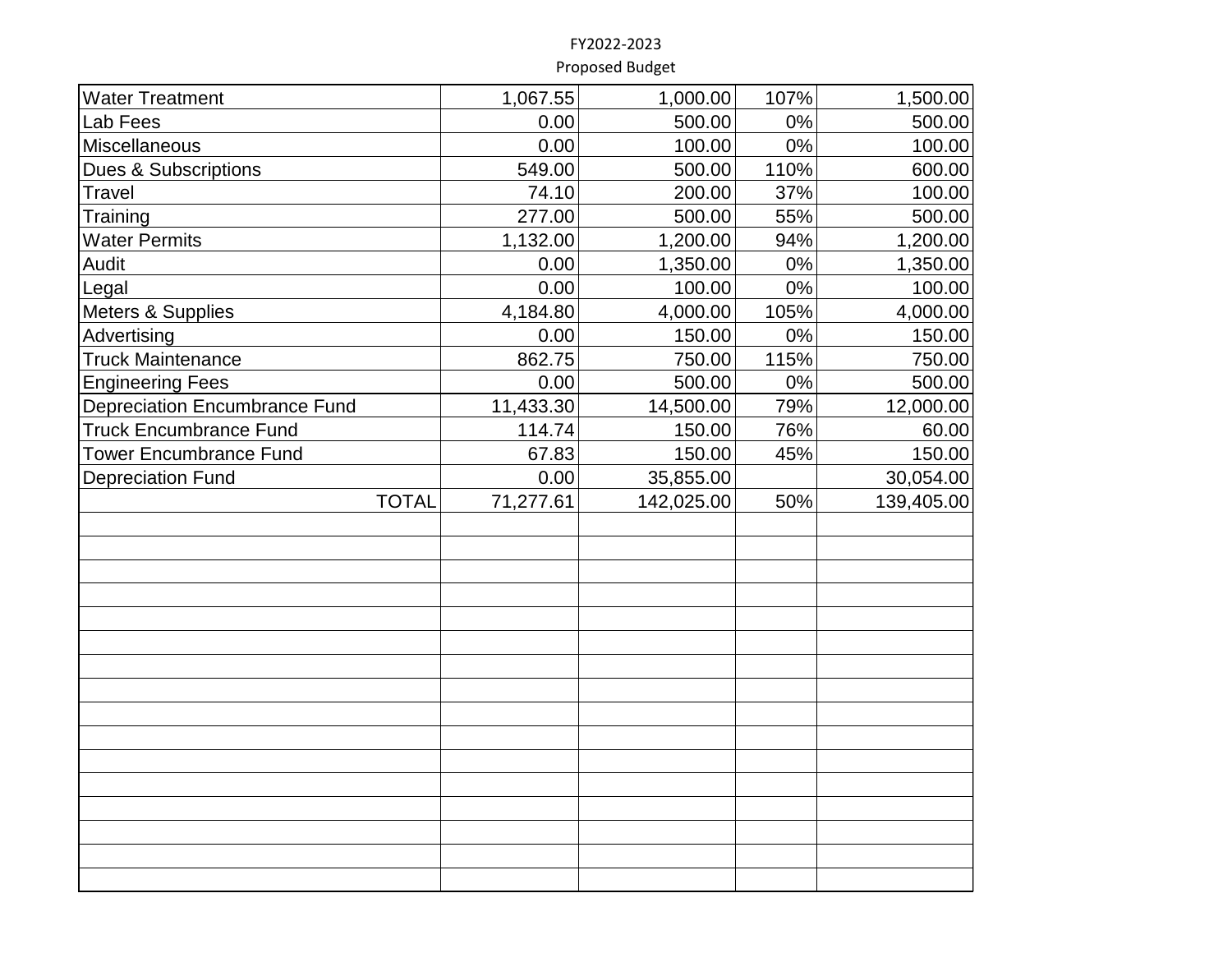| <b>SANITATION FUND</b>                    |             |                |       |               |
|-------------------------------------------|-------------|----------------|-------|---------------|
| <b>ASSETS:</b>                            | 4/30/22 BAL |                |       |               |
| <b>Checking Account - Sanitation Fund</b> | 20,230.95   |                |       |               |
|                                           |             |                |       |               |
| <b>INCOME:</b>                            | 4/30/22 YTD | FY21-22Budget  | %     | FY22-23Budget |
| <b>Trash Disposal Receipts</b>            | 61,605.57   | 79,000.00      | 78%   | 79,000.00     |
| <b>Penalties</b>                          | 859.60      | 1,375.00       | 63%   | 1,375.00      |
| Interest                                  | 51.62       | 75.00          | 69%   | 75.00         |
| Interest Income                           | 12.81       | 25.00          | 51%   | 25.00         |
| <b>TOTAL</b>                              | 62,529.60   | 80,475.00      | 78%   | 80,475.00     |
|                                           |             |                |       |               |
| <b>EXPENSES:</b>                          | 4/30/22 YTD | FY21-22 Budget | $\%$  | FY22-23Budget |
| Salary-Administrative                     | 2,721.70    | 3,200.00       | 85%   | 3,400.00      |
| <b>Social Security Expense</b>            | 208.20      | 250.00         | 83%   | 265.00        |
| <b>VRS Expense</b>                        | 271.60      | 350.00         | 78%   | 450.00        |
| Life Insurance                            | 36.50       | 45.00          | 81%   | 50.00         |
| Postage & Stationary                      | 886.18      | 1,000.00       | 89%   | 1,000.00      |
| <b>Computer Software Support</b>          | 805.75      | 950.00         | 85%   | 950.00        |
| <b>Trash Removal Service</b>              | 56,630.50   | 72,000.00      | 79%   | 72,000.00     |
| Audit                                     | 0.00        | 700.00         | 0%    | 700.00        |
| Legal                                     | 0.00        | 50.00          | 0%    | 50.00         |
| Advertising                               | 0.00        | 75.00          | 0%    | 75.00         |
| <b>Travel</b>                             | 74.10       | 100.00         | 74%   | 100.00        |
| Miscellaneous                             | 0.00        | 50.00          | $0\%$ | 50.00         |
| <b>Special Project</b>                    | 0.00        | 1,705.00       | $0\%$ | 1,385.00      |
| <b>TOTAL</b>                              | 61,634.53   | 80,475.00      | 77%   | 80,475.00     |
|                                           |             |                |       |               |
|                                           |             |                |       |               |
|                                           |             |                |       |               |
|                                           |             |                |       |               |
|                                           |             |                |       |               |
|                                           |             |                |       |               |
|                                           |             |                |       |               |
|                                           |             |                |       |               |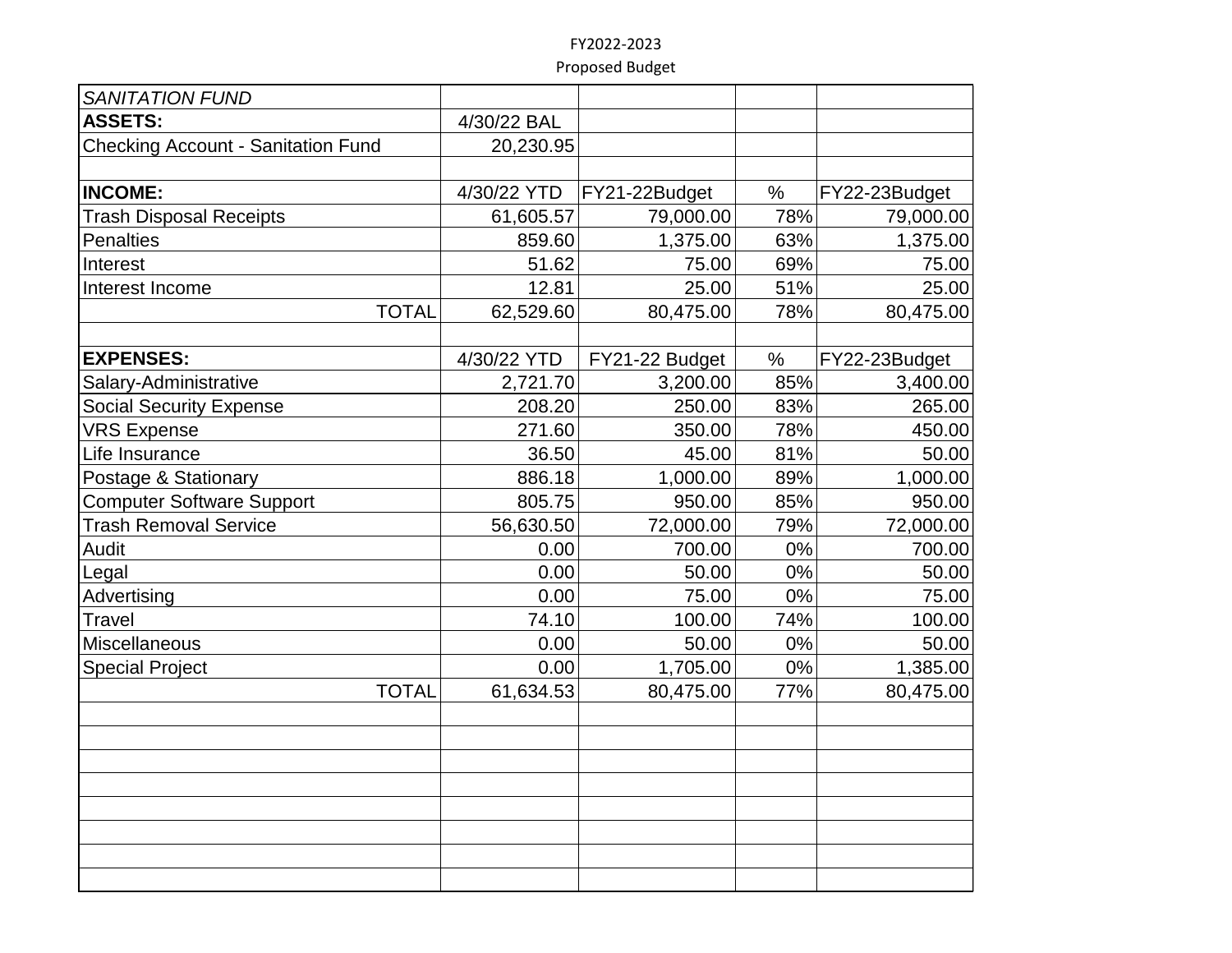| <b>FESTIVAL FUND</b>             |             |                |      |                |
|----------------------------------|-------------|----------------|------|----------------|
| <b>ASSETS</b>                    | 4/30/22 BAL |                |      |                |
| <b>Checking Account-Festival</b> | 12,111.47   |                |      |                |
|                                  |             |                |      |                |
| <b>INCOME:</b>                   | 4/30/22 YTD | FY21-22 Budget | $\%$ | FY22-23 Budget |
| <b>Festival Fees</b>             | 9,526.00    | 7,000.00       | 136% | 8,000.00       |
| <b>TOTAL</b>                     | 9,526.00    | 7,000.00       | 136% | 8,000.00       |
|                                  |             |                |      |                |
| <b>EXPENSES:</b>                 | 4/30/22 YTD | FY21-22 Budget | $\%$ | FY22-23 Budget |
| <b>Supplies</b>                  | 6,283.51    | 7,000.00       | 90%  | 8,000.00       |
|                                  | 6,283.51    | 7,000.00       | 90%  | 8,000.00       |
|                                  |             |                |      |                |
|                                  |             |                |      |                |
|                                  |             |                |      |                |
|                                  |             |                |      |                |
|                                  |             |                |      |                |
|                                  |             |                |      |                |
|                                  |             |                |      |                |
|                                  |             |                |      |                |
|                                  |             |                |      |                |
|                                  |             |                |      |                |
|                                  |             |                |      |                |
|                                  |             |                |      |                |
|                                  |             |                |      |                |
|                                  |             |                |      |                |
|                                  |             |                |      |                |
|                                  |             |                |      |                |
|                                  |             |                |      |                |
|                                  |             |                |      |                |
|                                  |             |                |      |                |
|                                  |             |                |      |                |
|                                  |             |                |      |                |
|                                  |             |                |      |                |
|                                  |             |                |      |                |